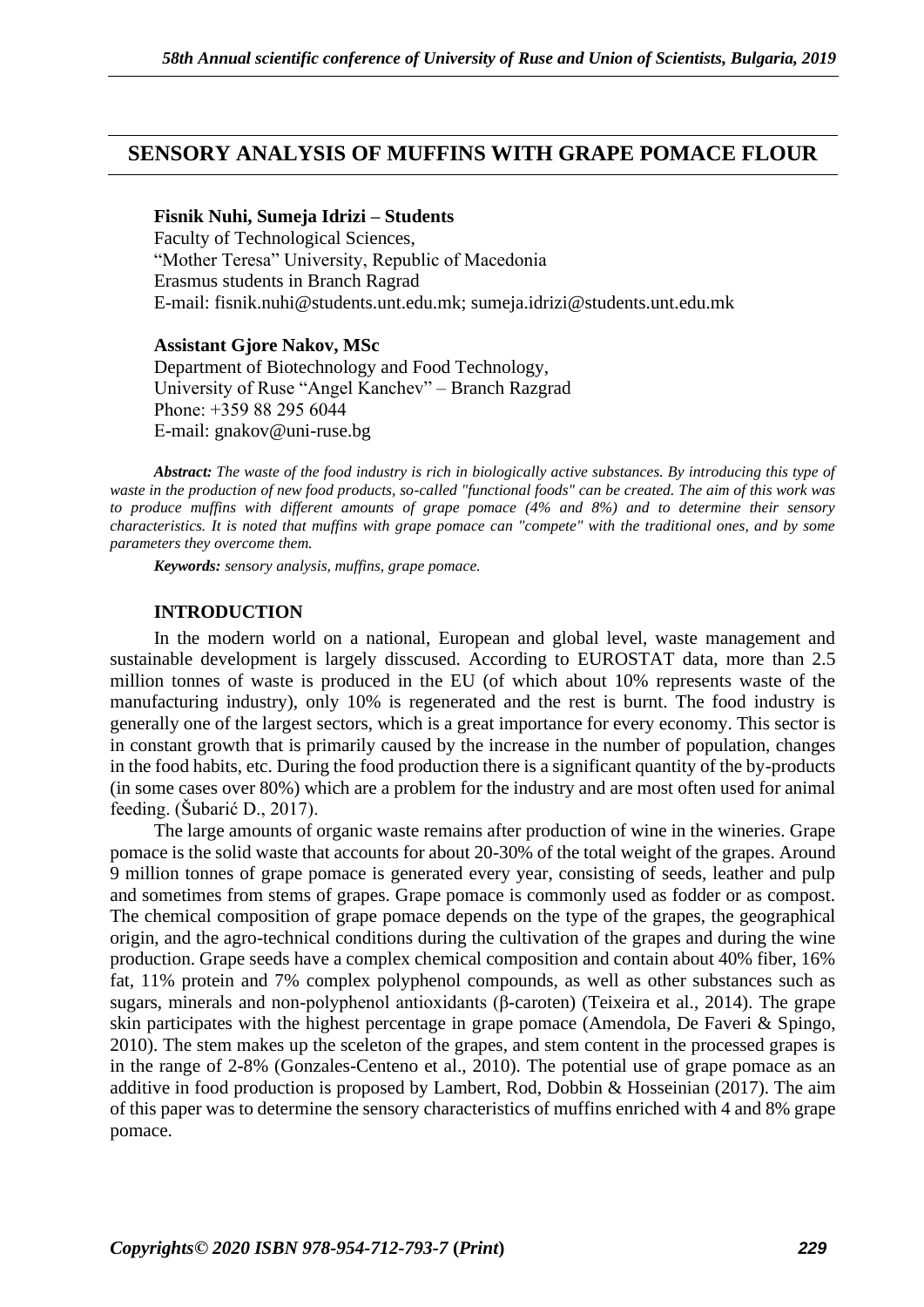## **EXPOSITION**

### **Materials:**

White wheat flour (Type - 500), grape pomace from black grapes (variety- black Muscat), other raw materials (sugar, eggs, baking powder, vegetable oil and milk) were purchased from the local shops in Razgrad, Republic of Bulgaria.

### **Methods:**

### *Production of muffins*

The raw materials are dosed according to the scheme for the production of muffins represented in Figure 1. It was produced muffins with 0%, 4% and 8% grape pomace.



Fig. 1. Scheme for production of muffins with grape pomace

### *Sensory analysis*

Sensory analysis was performed according to the method presented by Nakov et al., 2017. Thirty previously trained persons participated in the sensory analysis of the produced muffins. The muffins were evaluated according to 5 parameters (Table 1.): appearance, internal structure, texture, odor, taste and aroma. For each parameter muffins are rated with 1 – "I do not like at all" and  $5 -$  "I like it so much".

Table 1. Sensory analysis parameters

| Sensory characteristics | 1 is extreme dislike<br>and 5 is extreme like |
|-------------------------|-----------------------------------------------|
| Apparance               |                                               |
| Internal structure      |                                               |
| Texture                 |                                               |
| Odor                    |                                               |
| Taste                   |                                               |
| roma                    |                                               |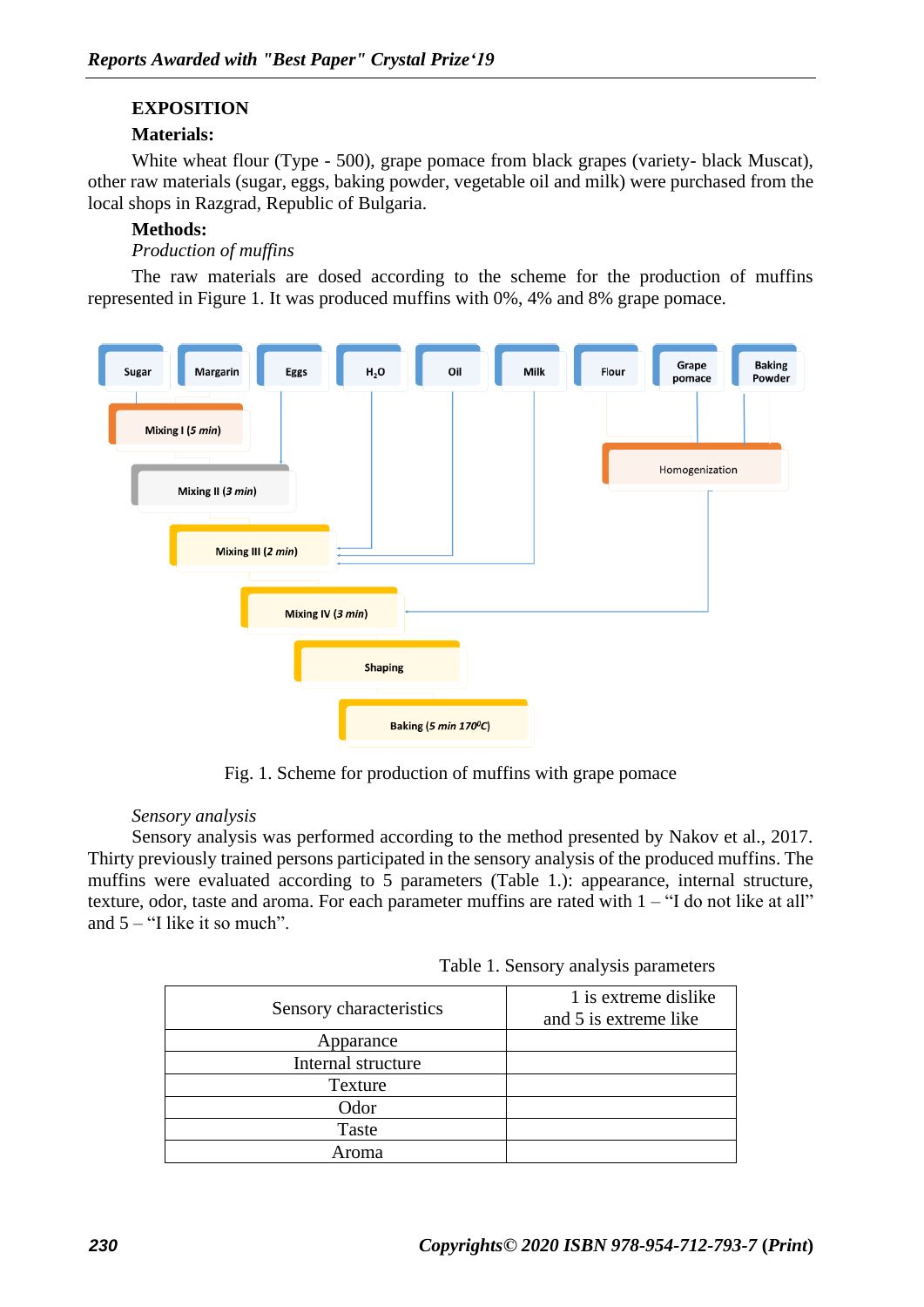#### *Statistical analysis*

Analysis of variance (ANOVA) and Fisher`s Least Significant Difference test (LSD) at *p*<0.05 were performed with the softwares XLSTAT 2017 and Microsoft Office Excel 2013.

### **RESULTS AND DISCUTION**

Sensory analysis is a scientific discipline which analyzes the composition of foods (appearance, smell, texture and taste) by evaluating human reactions (Nakov et al., 2017; Food – a fact of life, 2010). Sensory properties are the first, and often the only parameters based on which most consumers assess the quality of food. The sensory or organoleptic properties of food as a quality aspect are associated with a sense of pleasantness that can be provided by food during consumption, and includes those features that can be perceived with the senses of vision, smell, taste, touch, and even hearing (Koprivnjak, 2014). Figure 2 presents the results of the sensory analysis of muffins with the addition of 0%, 4% and 8% grape pomace.



Fig. 2. Results of sensory analysis of muffins with grape pomace

Every trader knows that the outward appearance very often represents a single significant property, according to which a decision will be made whether a product will be bought and consumed or not. The look is an optical property based on the sense of vision, and includes features that can be visually examined (Mandić & Perl, 2006). Figure 2 shows that control muffins  $(0\%)$ have received 4.82 points appearance, and muffins with the addition of 4% and 8% grape pomace have received 4.64 and 4.14 points, respectively.

The internal structure of control muffins (without added grape pomace) was rated with 4.82 points while the muffins with the addition of 4% and 8% grape pomace has been scored with 4.73 and 4.55, respectively. The most complex characteristic of sensory analysis is the texture/consistency of food products. It represents a combination of physical properties and properties registered with touch senses. The mechanical properties of the texture are determined using five basic characteristics: hardness, cohesiveness, viscosity, elasticity and adhesiveness (Popov-Raljić & Radovanović, 2007). From the sensory analysis, it has been found that muffins with 4% and 8% grape pomace had better grades (4.45 and 4.00, respectively) for texture compared to control muffins (3.95).

The smell/odor is a feeling created during the reconciliation of certain unstable fragrant substances (Terzieva & Obreshkov, 2014). Figure 2 shows that the control muffins (0% grape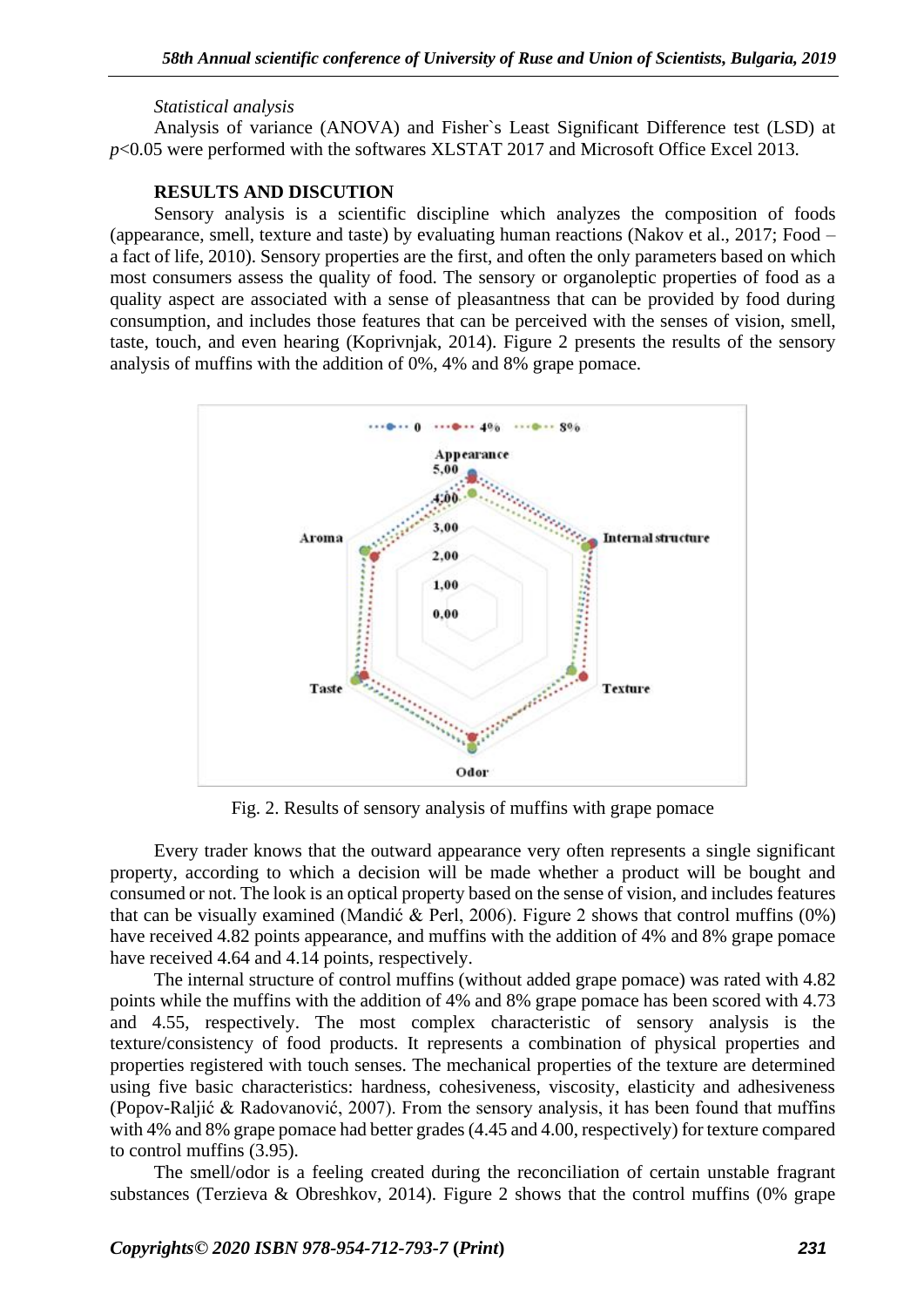pomace) received 4.73 points for this parameter, and muffins with 4% and 8% grape pomace 4.32 and 4.64, respectively. It is noted that increase of grape pomace addition also inreases the scores for muffin odour because of the strong, pleasant and intense smell of grape pomace. Taste (lat. *gustus*) as a food quality property is defined as a set of perceptions derived from the senses that are grouped together at the entrance of the digestive and respiratory tract (Mandić & Perl, 2006). The muffins with the highest grape pomace content (8%) had the highest score for taste (4.68) compared to the muffins with 4% grape pomace  $-(4.32)$  and control muffins  $-(4.59)$ . The aroma of food products is the result of the interaction of a large number of substances that are in close association and play a major role in the formation of one product. The muffins used as a control (without grape pomace) in this test have the highest rates for this parameter (4.32). The muffins with 4% grape pomace have 3.91 points and those with 8% grape pomace 4.23 points from a maximum of 5 points.



Fig. 3. Statistical analysis of results from sensory analysis of muffins with different amounts of grape pomace

Statistical data processing (Figure 3) made using the XLSTAT 2017 and Microsoft Office Excel 2013 program showed statistically significant differences between the muffins used as control (0% grape pomace) and the muffins with 4% and 8% grape pomace only in the external appearance.

### **CONCLUSION**

It has been established that there is a real possibility for the production of muffins with the addition of different percentages of grape pomace. Grape pomace represents food waste that is generated after the production of wine. Incorporating this type of waste into a food product has been presented in this paper in order to obtain a functional product. Sensory analysis showed that muffins with an added grape pomace can compete with traditional muffins, and even overcome them according to some parameters (texture, odor and taste).

### **REFERENCES**

Amendola, D., De Faveri, D.M. & Spingo, G. (2010). Grape marc phenolics: Extraction kinetics, quality and stability of extracts. Journal of Food Engineering, 97 (3), pp. 384-392.

Food – a fact of life (2010). Sensory evaluation Teachers' guide.

González-Centeno, M.R., Rosselló, C., Simal, S., Garau, M.C., López, F. & Femenia, A. (2010). Physico-chemical properties of cell wall materials obtained from ten grape varieties and